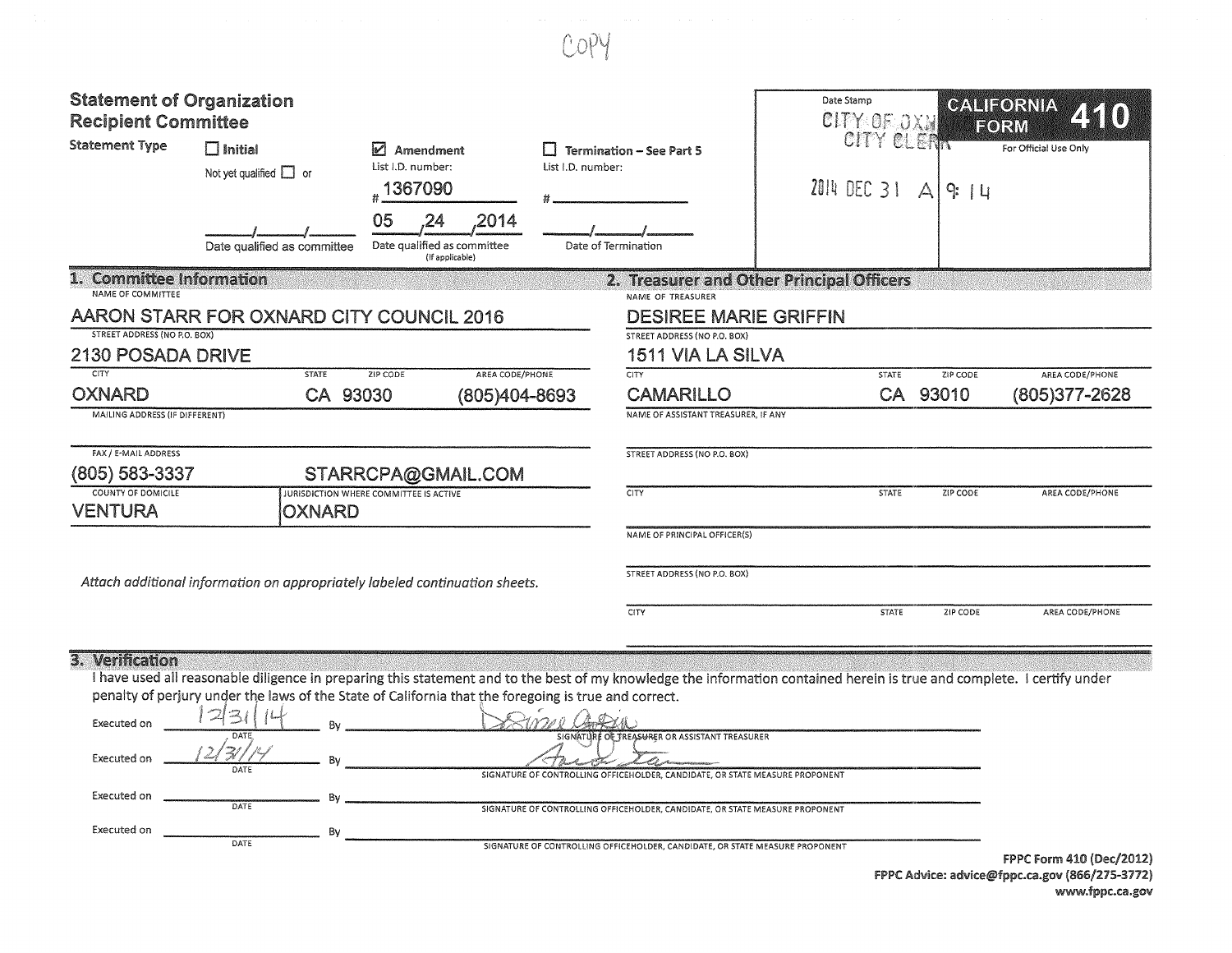| <b>Statement of Organization</b><br><b>Recipient Committee</b><br>INSTRUCTIONS ON REVERSE | CALIFORNIA 410<br>FORM<br>Page 2 |
|-------------------------------------------------------------------------------------------|----------------------------------|
| COMMITTEE NAME                                                                            | II.D. NUMBER                     |
| AARON STARR FOR OXNARD CITY COUNCIL 2016                                                  | 1367090                          |

## • All committees must list the financial institution where the campaign bank account is located.

| NAME OF FINANCIAL INSTITUTION                      | AREA CODE/PHONE | <b>BANK ACCOUNT NUMBER</b> |
|----------------------------------------------------|-----------------|----------------------------|
| <b>WELLS FARGO</b>                                 | (805)278-8170   | 3386008142                 |
| ADDRESS                                            | CITY            | STATE<br>ZIP CODE          |
| 1700 E GONZALES ROAD                               | OXNARD          | 93036<br>CΑ                |
| <b>STANDARD STATES</b><br>All and Control and Con- |                 |                            |

4. Type of Committee Complete the applicable sections.

## Controlled Committee

- " list the name of each controlling officeholder, candidate, or state measure proponent. If candidate or officeholder controlled, also list the elective office sought or held, and district number, if any, and the year of the election.
- list the political party with which each officeholder or candidate is affiliated or check "nonpartisan."
- . If this committee acts jointly with another controlled committee, list the name and identification number of the other controlled committee.

| NAME OF CANDIDATE/OFFICEHOLDER/STATE MEASURE PROPONENT | ELECTIVE OFFICE SOUGHT OR HELD<br>(INCLUDE DISTRICT NUMBER IF APPLICABLE) | YEAR OF ELECTION | PARTY       |
|--------------------------------------------------------|---------------------------------------------------------------------------|------------------|-------------|
| AARON STARR                                            | <b>CITY COUNCIL</b>                                                       | 2016             | Nonpartisan |
|                                                        |                                                                           |                  | Nonpartisan |

Primarily Formed Committee Primarily formed to support or oppose specific candidates or measures in a single election. List below:

| CANDIDATE(S) NAME OR MEASURE(S) FULL TITLE (INCLUDE BALLOT NO. OR LETTER) | CANDIDATE(S) OFFICE SOUGHT OR HELD OR MEASURE(S) JURISDICTION<br>(INCLUDE DISTRICT NO., CITY OR COUNTY, AS APPLICABLE) | CHECK ONE |        |
|---------------------------------------------------------------------------|------------------------------------------------------------------------------------------------------------------------|-----------|--------|
|                                                                           |                                                                                                                        | SUPPORT   | OPPOSE |
|                                                                           |                                                                                                                        |           |        |
|                                                                           |                                                                                                                        | SUPPOR'   | OPPOSE |
|                                                                           | h handlingidad verd var andra med av den med var menne en andre med av den med av den andre med andre                  |           |        |

FPPC Form 410 (Dec/2012) FPPC Advice: advice@fppc.ca.gov (866/275-3772) www.fppc.ca.gov